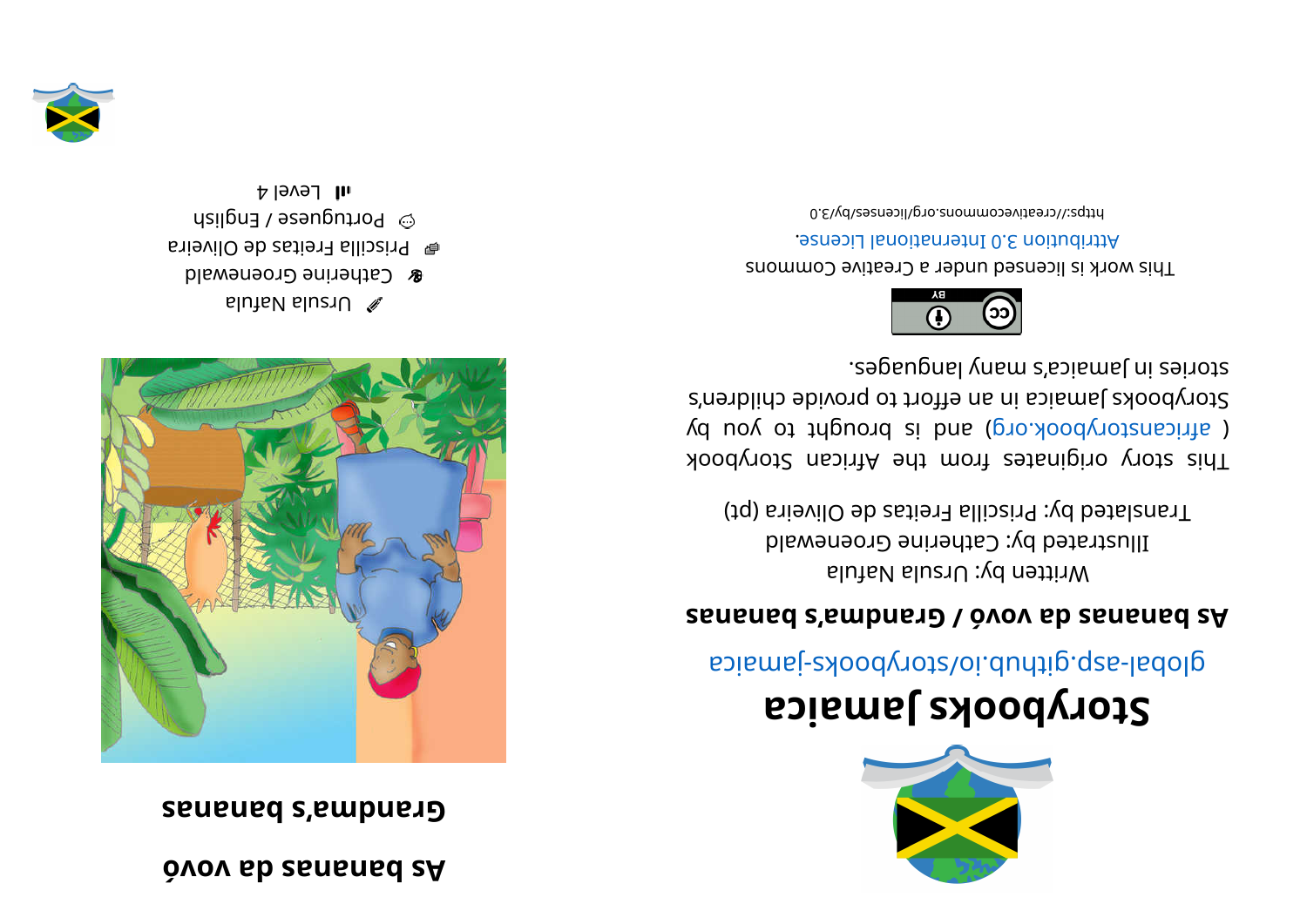

O jardim da vovó era maravilhoso, cheio de sorgo, milho miúdo e mandioca. Mas o melhor de tudo era as bananas. Embora minha vovó tivesse muitos netos, eu secretamente sabia que era sua favorita. Sempre me convidava para ir a sua casa. Ela também me contava segredinhos. Porém, havia um único segredo que ela não dividia comigo: onde ela amadurecia as bananas.

Grandma's garden was wonderful, full of sorghum, millet, and cassava. But best of all were the bananas. Although Grandma had many grandchildren, I secretly knew that I was her favourite. She invited me often to her house. She also told me little secrets. But there was one secret she did not share with me: where she ripened bananas.

• • •



Mais tarde fui chamada pela minha mãe, pelo meu pai e pela vovó. Sabia o porquê. Aquela noite quando eu deitava para dormir, sabia que nunca mais poderia roubar de novo; nem da minha vovó, nem mesmo dos meus pais e certamente nem de ninguém mais.

Later that evening I was called by my mother and father, and Grandma. I knew why. That night as I lay down to sleep, I knew I could never steal again, not from grandma, not from my parents, and certainly not from anyone else.

• • •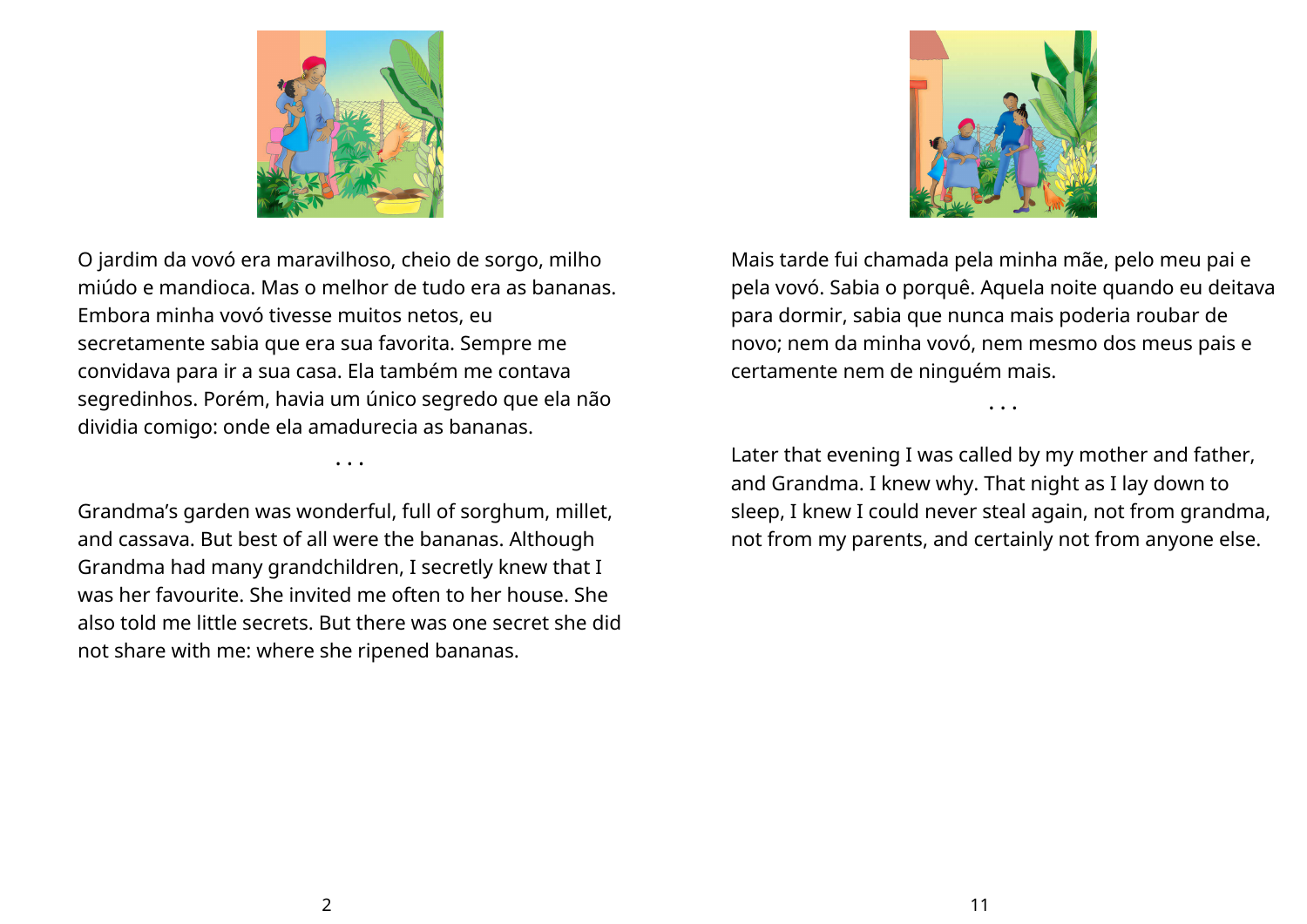

tempo. otium noq sl-stive siboq oğn zsM .sib eleupsn sl-stiziv mandioca para vender no mercado. Não me apressei em cedinho. Ela sempre levava as bananas maduras e a 9 dia seguinte era de ir ao mercado. Vovó acordou-se

not avoid her for long. the market. I did not hurry to visit her that day. But I could to lles of avays took ripe bananas and cassava to sell at The following day was market day. Grandma woke up

One day I saw a big straw basket placed in the sun outside ".esoipàm zadloì zadnim" folhas, vovó?" A única resposta que obtive foi, "Elas são as

asse on quando. Estava curiosa. "Para que são esas

svaniv ovov a sup sniemsnad eb zarlot zatium sivad , stas

Um dia avistei uma grande cesta de palha do lado de fora

ub obsl oA ".ebigàm steso sdnim s 3" ,iot steoqeen spinù

aa casa da vovó. Quando perguntei para quê servia, a

".e9vsəl ɔipɕm ɣm əาɕ ɣənT leaves for, Grandma?" I asked. The only answer I got was, turned from time to time. I was curious. "What are the basket, there were several banana leaves that Grandma answer I got was, "It's my magic basket." Next to the Grandma's house. When I asked what it was for, the only

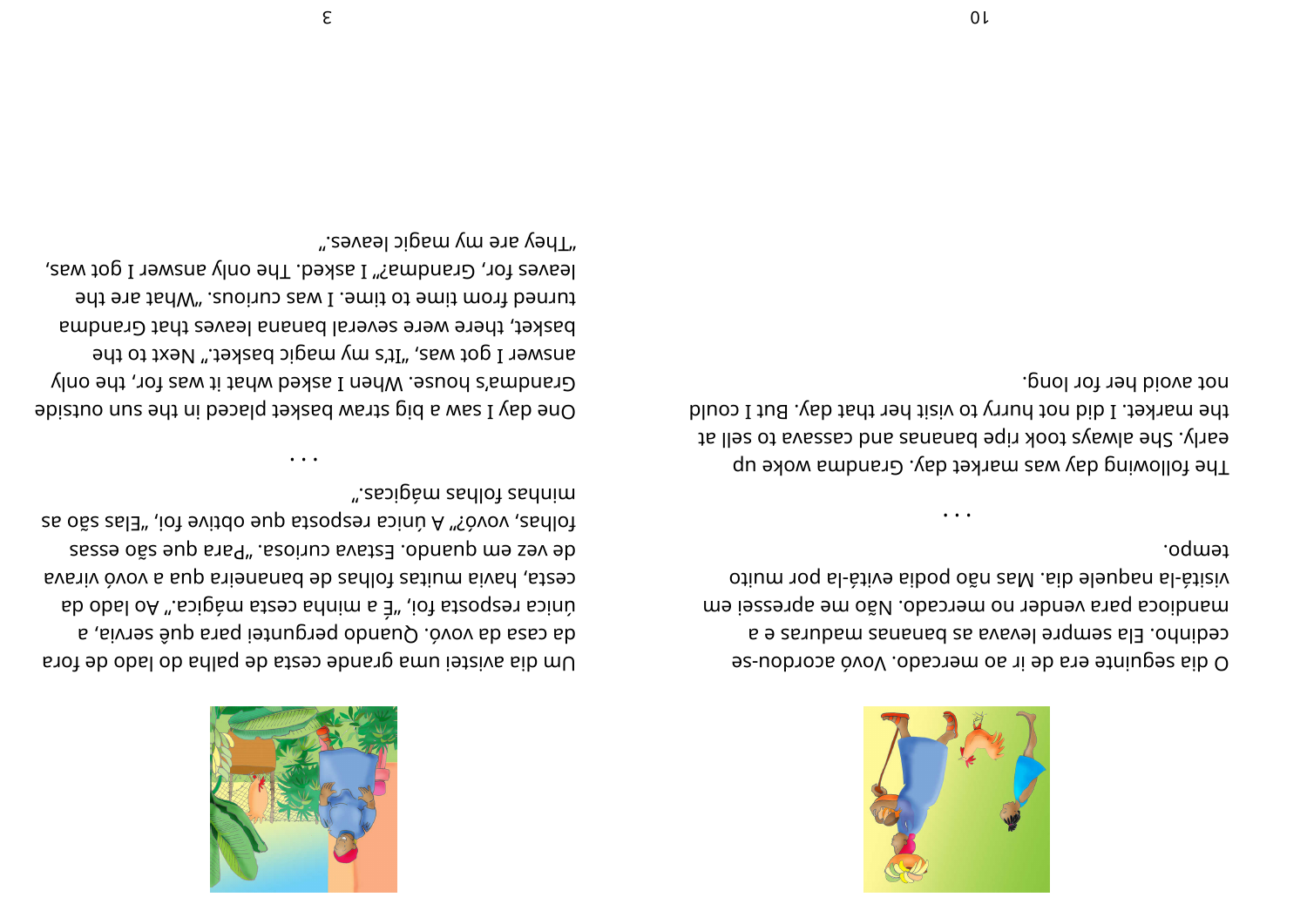

Era tão interessante observar a vovó, as bananas, as folhas de bananeira e a grande cesta de palha. Mas a vovó me mandou ir para minha mãe levar um recado. "Vovó, por favor, deixe-me olhar você preparar…" "Não seja teimosa, criança, faça o que mandei," ela insistiu. Saí correndo.

It was so interesting watching Grandma, the bananas, the banana leaves and the big straw basket. But Grandma sent me off to my mother on an errand. "Grandma, please, let me watch as you prepare…" "Don't be stubborn, child, do as you are told," she insisted. I took off running.

• • •



No outro dia, quando a vovó estava no jardim colhendo legumes, entrei de fininho e dei uma espiada nas bananas. Quase todas estavam maduras. Não me segurei e peguei quatro. Quando eu caminhava na ponta dos pés em direção a porta, ouvi a vovó tossir lá fora. Consegui esconder as bananas no meu vestido e passei por ela.

• • •

The following day, when grandma was in the garden picking vegetables, I sneaked in and peered at the bananas. Nearly all were ripe. I couldn't help taking a bunch of four. As I tiptoed towards the door, I heard grandma coughing outside. I just managed to hide the bananas under my dress and walked past her.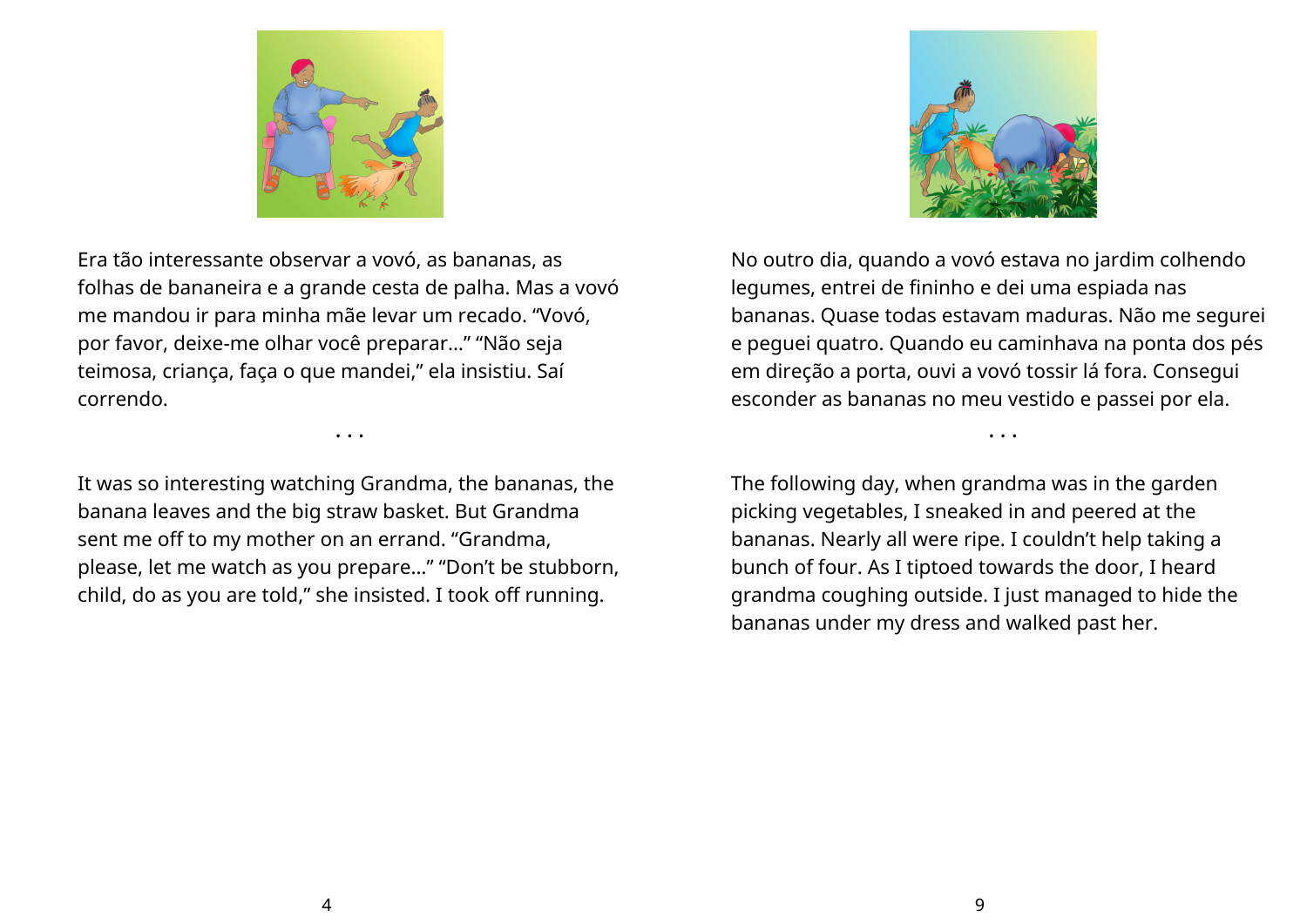

, eğm ahni mahani bir boyo ve opusu bir alan bir boyo alaq, et alan  $\alpha$ corri para sua casa para verificar as bananas mais uma  $i$ ibnocse e ann ieuge $P$ . Or uda med meb ohocac must be esconding that  $i$ iu men vestido. Depois de cobrir a cesta novamente, fui sism snanad a io<sub>7</sub>. et nemabigat imos e asas ab abricand .imoɔ ài əup əɔob

• • •

The following day when grandrate range to visit my mother, I rushed to her house to check the bananas once more. There was a bunch of very ripe ones. I picked one and hid it in my dress. After covering the basket again, I went behind the house and quickly ate it. It was the sweetest banana I had ever tasted.



Quando retornei, vovó estava sentada do lado de fora  $\alpha$ , at secta semana sequence are at secta,  $\alpha$ acinù a saM "...abno e ,asnanad sa sabot oãtes ebno resposta que obtive, "Estão no meu lugar mágico." Foi tão decepcionante!

• • •

when I returned, Grandma was sitting pusting about with si ereht the basket nor the bananas. Samba, where is the basket, where are all the bananas, and where..." But the only answer I got was, "They are in my magic place." It i buituioddesip os sem